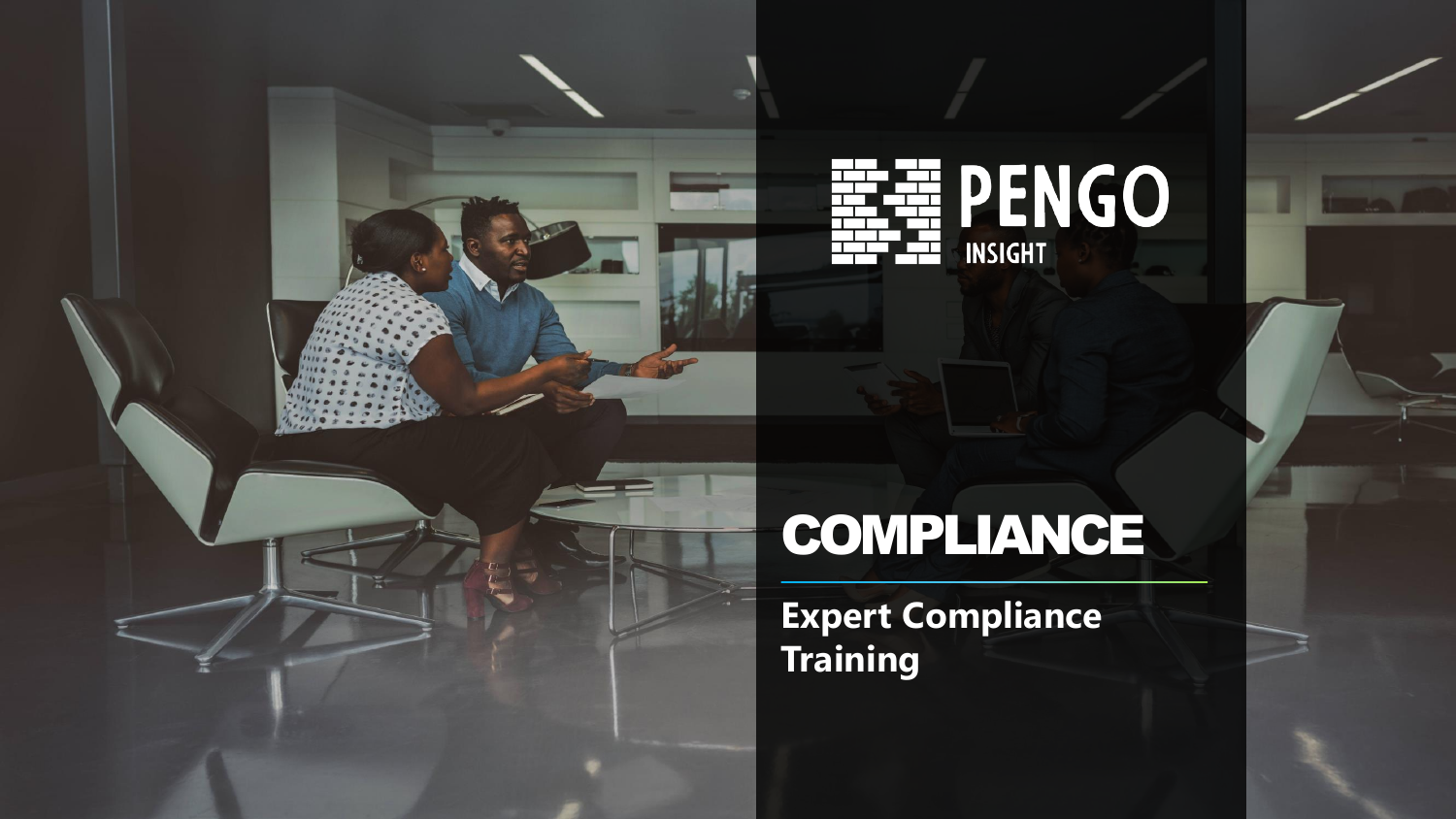#### Annual Compliance Review

Once a year, we require you to review our compliance training to refresh yourself of

Our policies and procedures.

Topics covered

- 1. The role of an Expert Network
- 2. Your Participation & Eligibility
- 3. Identifying Potential Conflicts of Interest
- 4. Compliance FAQ's



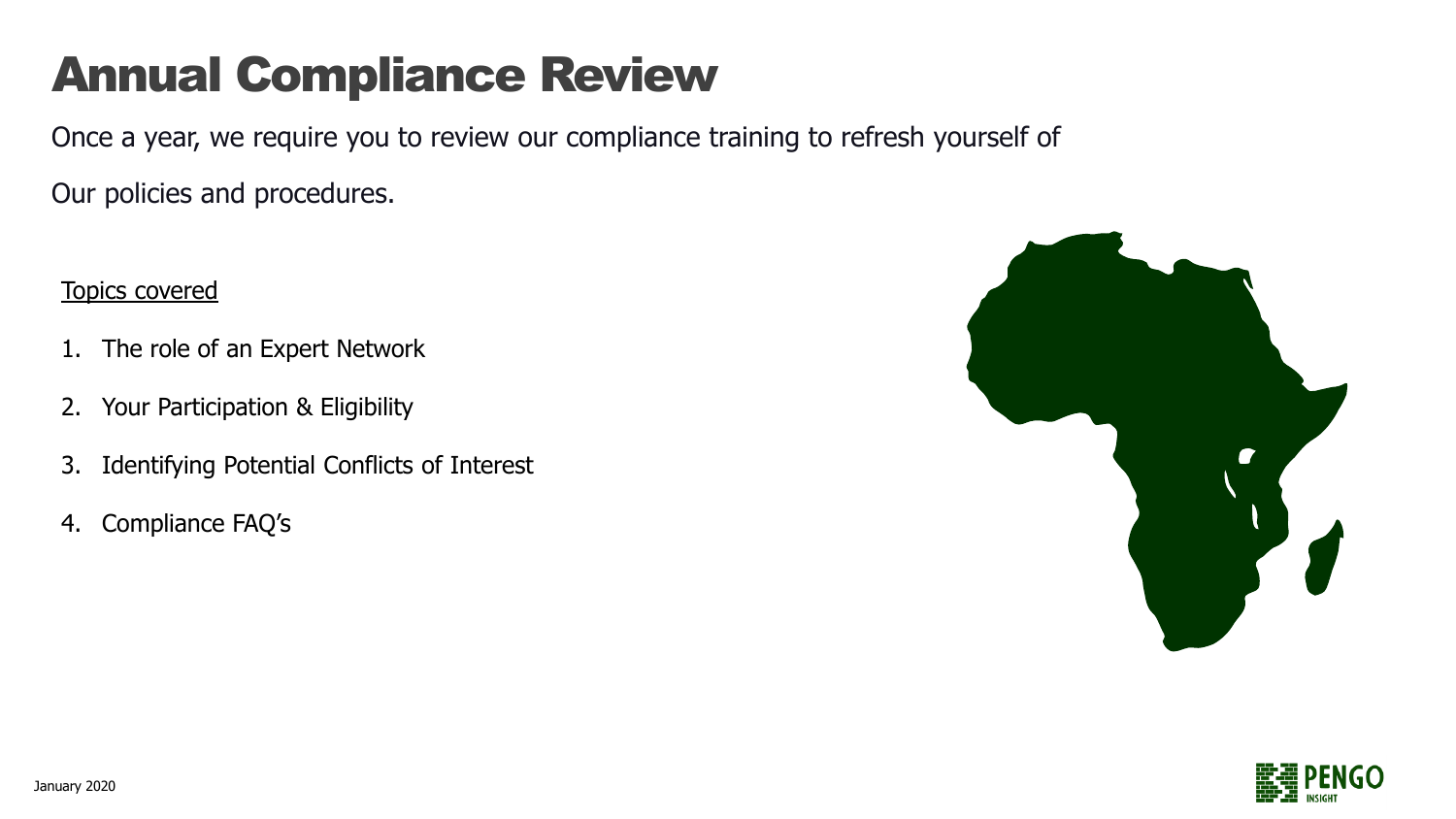#### Unlocking knowledge through expert insight

Traditional primary research methods are expensive and have long turnaround times. By unlocking the latent knowledge of local experts, we enable clients to make more informed business decisions.

> At Pengo Insight, we offer clients the opportunity to gather primary research and hear unbiased expert perspectives through engagements with our experts.

Pengo Insight helps clients supplement their existing networks, data sources and contacts by providing an efficient, on-demand source of local insight and information from top industry experts

Pengo Insight helps Clients:

| Hear multiple views from local experts | <b>Research efficiently</b>       |
|----------------------------------------|-----------------------------------|
| <b>Quickly learn about new market</b>  | Work within a rigorous compliance |
| opportunities                          | framework                         |

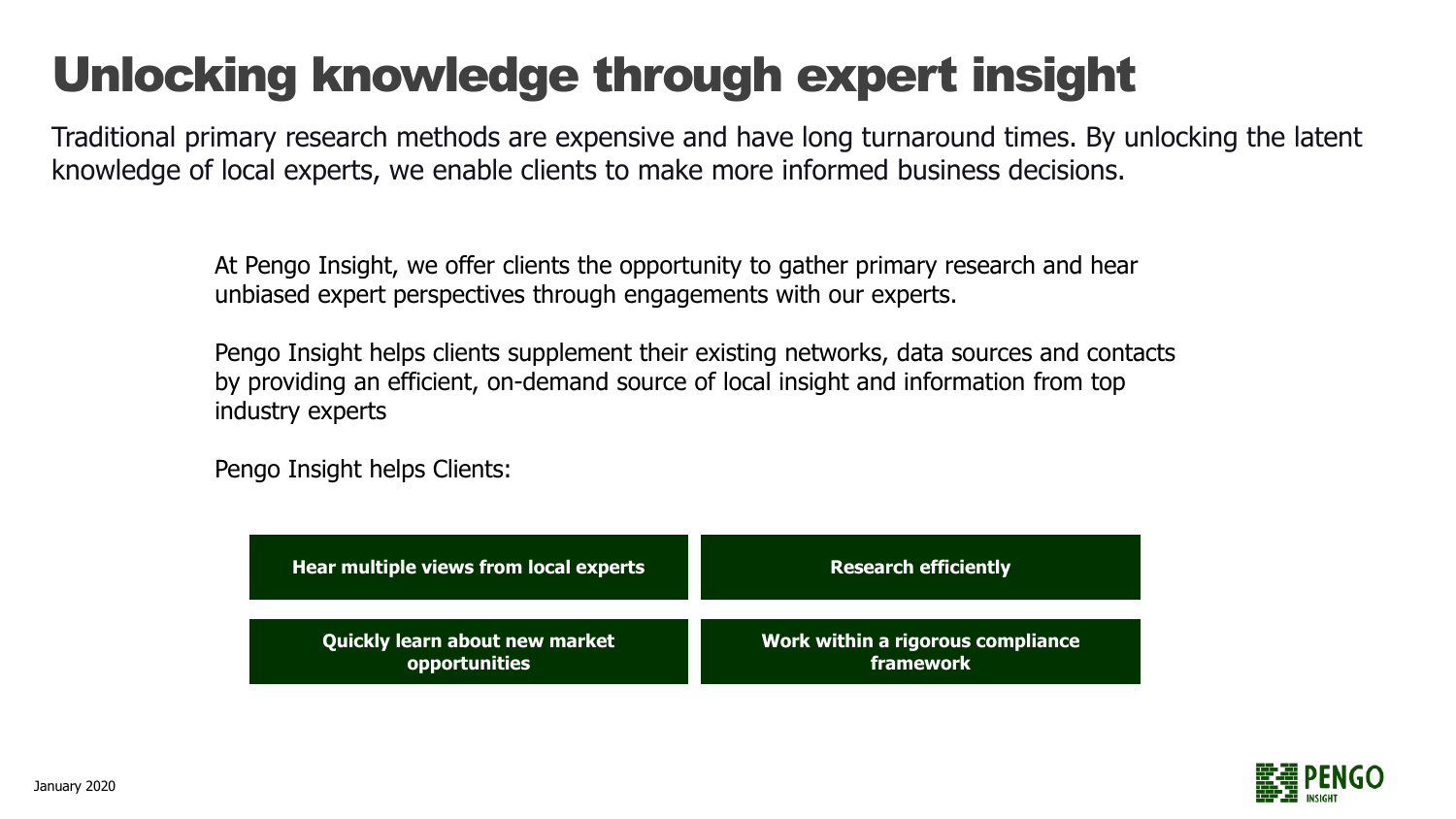### Understanding your role as an Expert

Our Experts are rich sources of industry opinions and knowledge on current market and industry trends shaping African markets.

By sharing this information with our clients, our experts help improve our clients develop an understanding of African markets overall.

CFA Institute noted that the US Securities & Exchange Commission recognizes the value of speaking to industry experts in the due diligence process.

We believe that the value of expert insight goes far beyond the investment community and spans across all aspects of commerce related to African market growth opportunities.



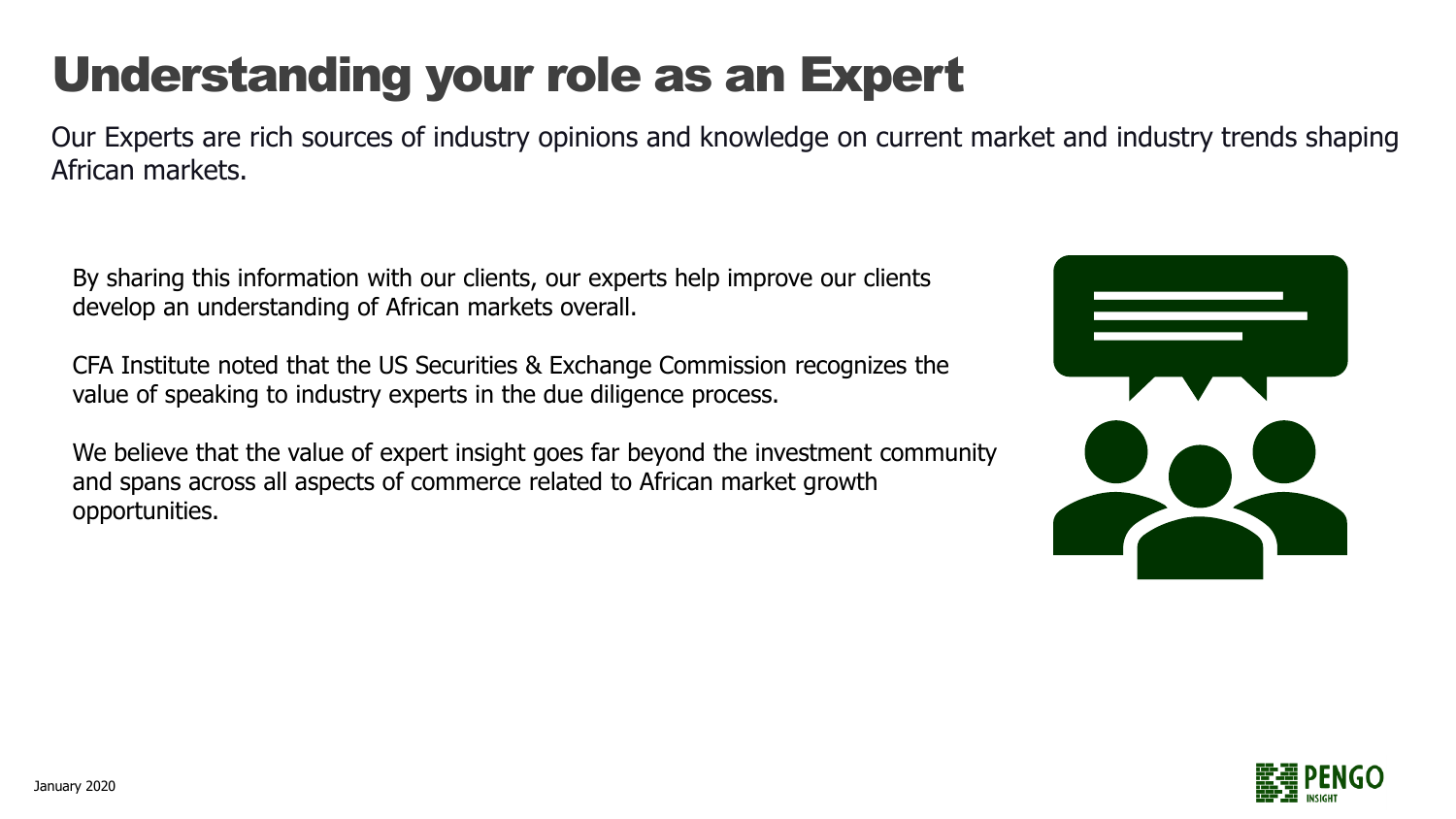#### Abiding by Our Policies

As an expert on Pengo Insight, it is important that you abide by our policies

❑ Employer Consulting Policy If you are unsure about your eligibility, find out if your employer has a policy against outside consulting engagements

❑ Compliance Experts must never disclose confidential information, which includes material, non-public information

❑ Conflict of Interest You may not participate in consultations that are about your current or any other entity that may present a conflict of interest to you.

❑ Confidentiality Keep Client and topics of discussion confidential



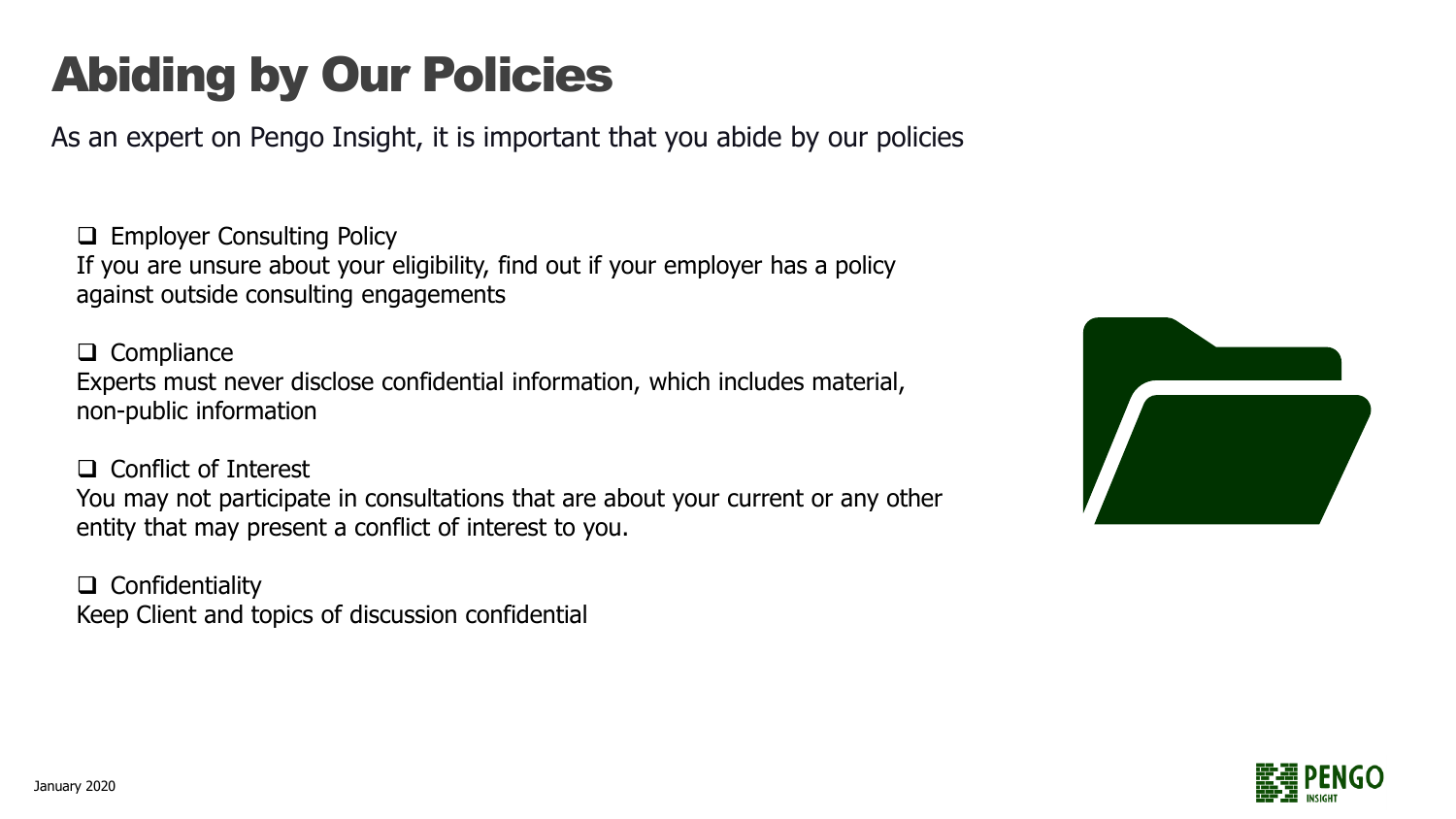### Participating in Consultations

We protect both our clients and our experts

- ❑ By joining the Pengo Insight network, you are not obligated to participate in any consultations. You may assess the topic of the project and decline it for any reason.
- ❑ During a consultation, you must not disclose confidential or material, nonpublic information
- ❑ Once a year, we will ask you to confirm that you have refreshed the content of our Compliance training and agree to our Terms & Conditions. These are always available on for your reference on our website.



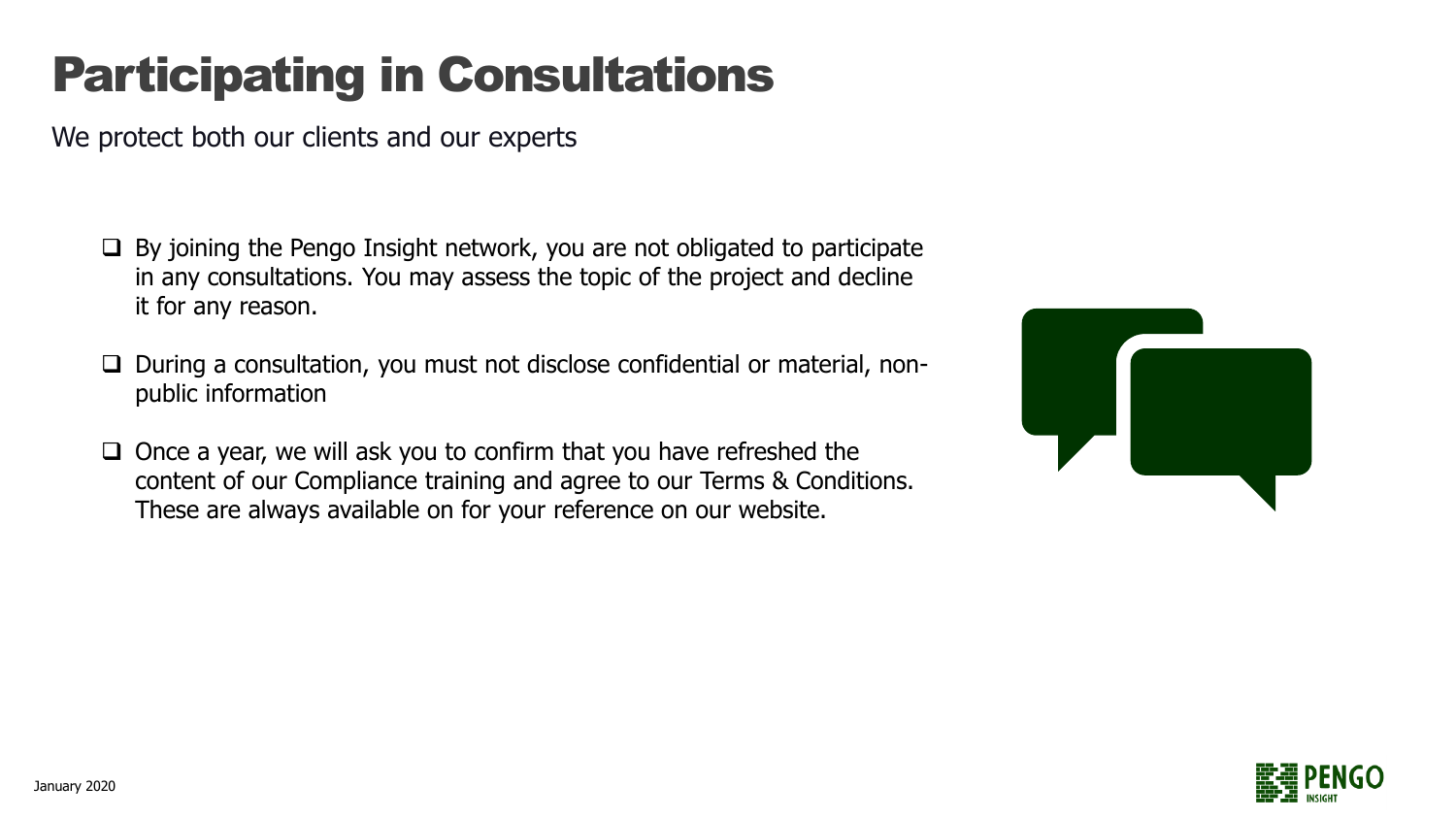### Identifying Confidentiality Obligations

We protect both our clients and our experts

- ❑ Prior to taking a call, please review any agreements that could restrict your ability to contribute meaningfully to the project.
- ❑ You should also review any agreements that outline your confidentiality obligations.
- ❑ Understand what subjects are off-limits prior to any scheduled consultation

## **Agreements to Review**

❑Employment Contracts

❑Severance Packages

❑Consulting Agreements ❑Board Positions

- ❑Clinical Trial Participation Agreements
- ❑Other Contractual Agreements
- ❑Information you agreed to keep confidential

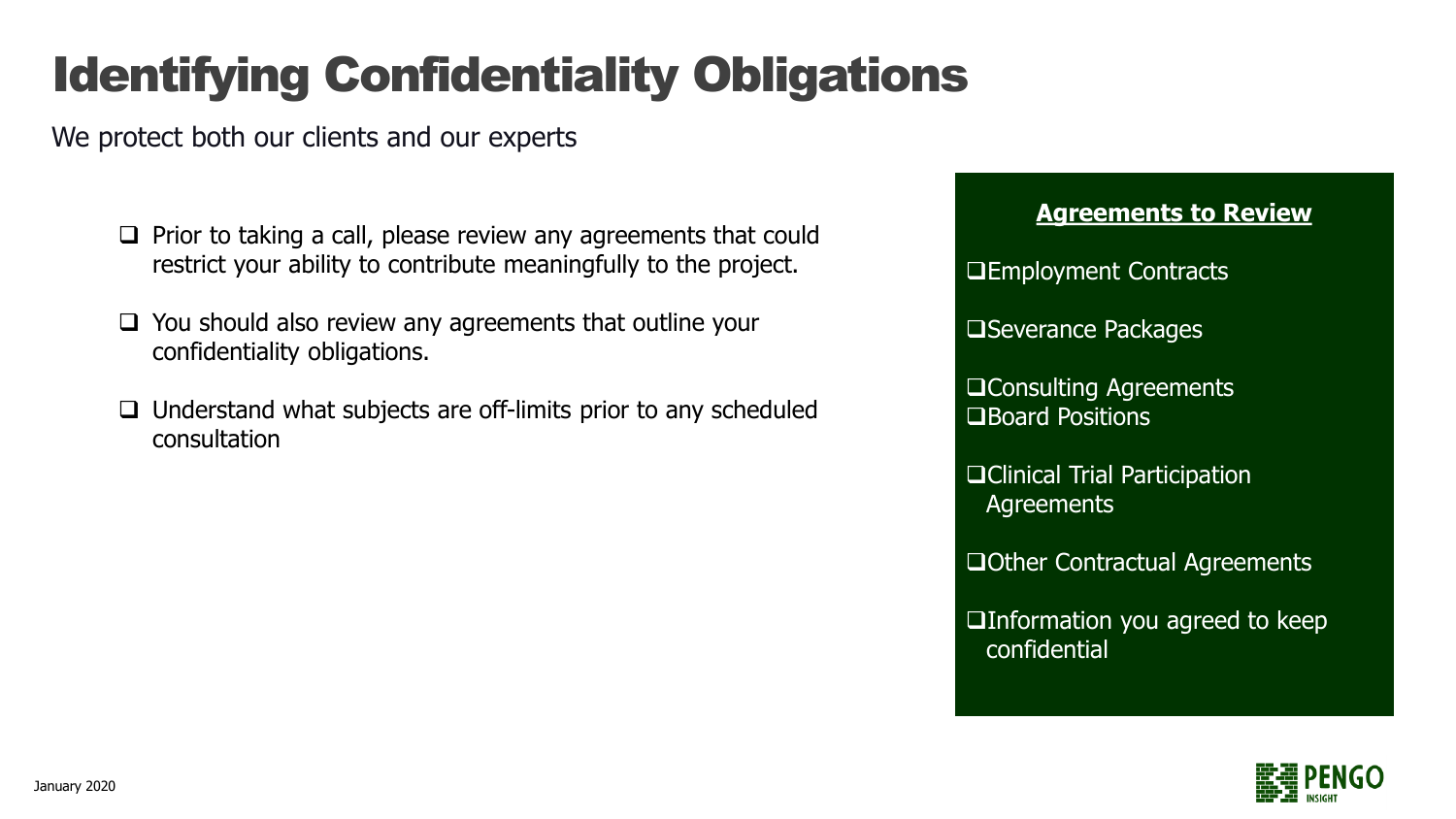#### Understanding Material, Non-Public Info

Understanding and Identifying material, non-public information is important, as an expert should never discuss this information.

- $\Box$  Information is generally considered to be material if its public disclosure would be reasonably likely to affect:
- ❑ An investors decisions to buy or sell the securities of a company to which the information relates, or
- $\Box$  The market price of that companies securities

Pengo Insight, views the non-disclosure of material, non-public information as an important compliance requirement to be abided to by all experts.



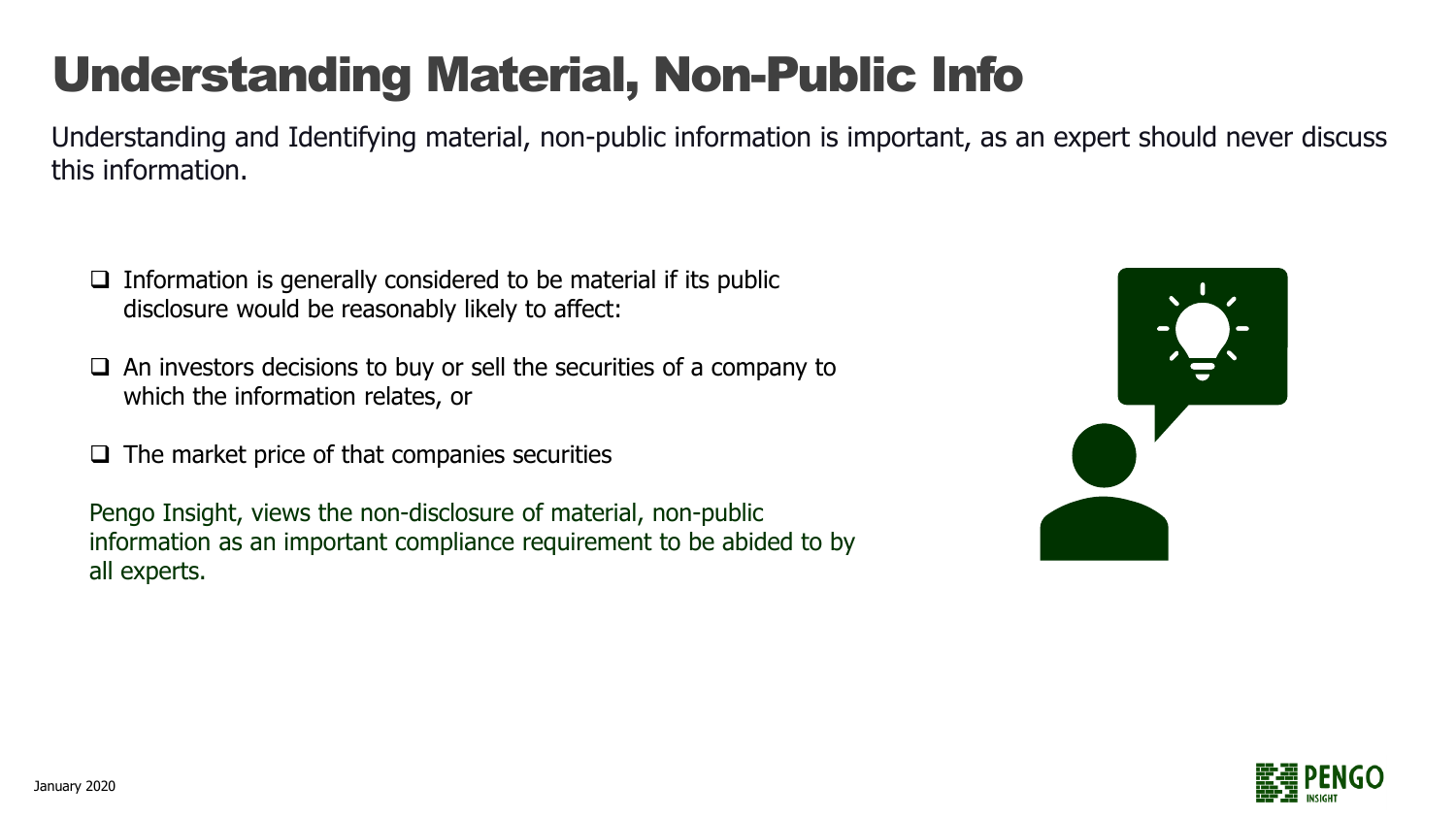#### Understanding Material, Non-Public Info

Examples of material, non-public information

| <b>Possible examples of Material, non-public information</b>           |                                                  |
|------------------------------------------------------------------------|--------------------------------------------------|
| Significant mergers, acquisitions, reorganizations,                    | Significant changes in financial results and/or  |
| dispositions of assets or joint ventures                               | financial condition and financial projections    |
| Significant litigation developments                                    | Dividends or stock splits                        |
| Significant increases or decreases in the amount of                    | News of major mergers, new contracts or possible |
| outstanding securities or indebtedness                                 | loss of business                                 |
| Transactions with directors, officers or principle<br>security holders | Changes in management control                    |
| The granting of options or payments of other                           | Earnings estimates and other sensitive financial |
| compensation of directors or officers                                  | information                                      |

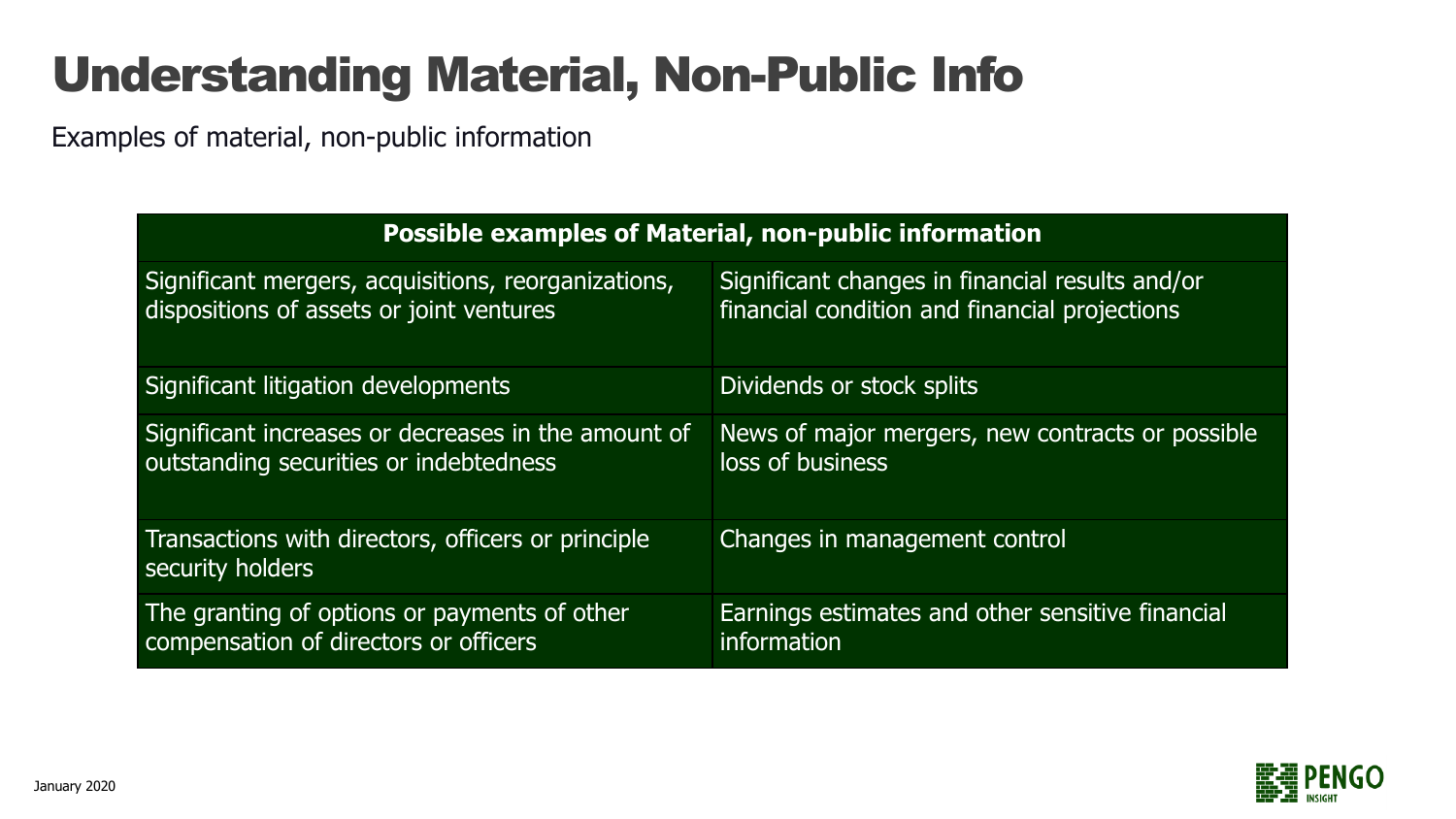#### Adherence to anti-corruption and bribery laws

As an expert, you must be aware of and abide by the following laws:

- ❑ Experts are responsible for ensuring that their conduct complies with all applicable laws, rules and regulations, including prohibitions against bribery
- $\Box$  Bribing a government official or bribery in the commercial context anywhere in the world is illegal
- ❑ Gifts or entertainment that are unreasonable or disproportionate may be considered bribes



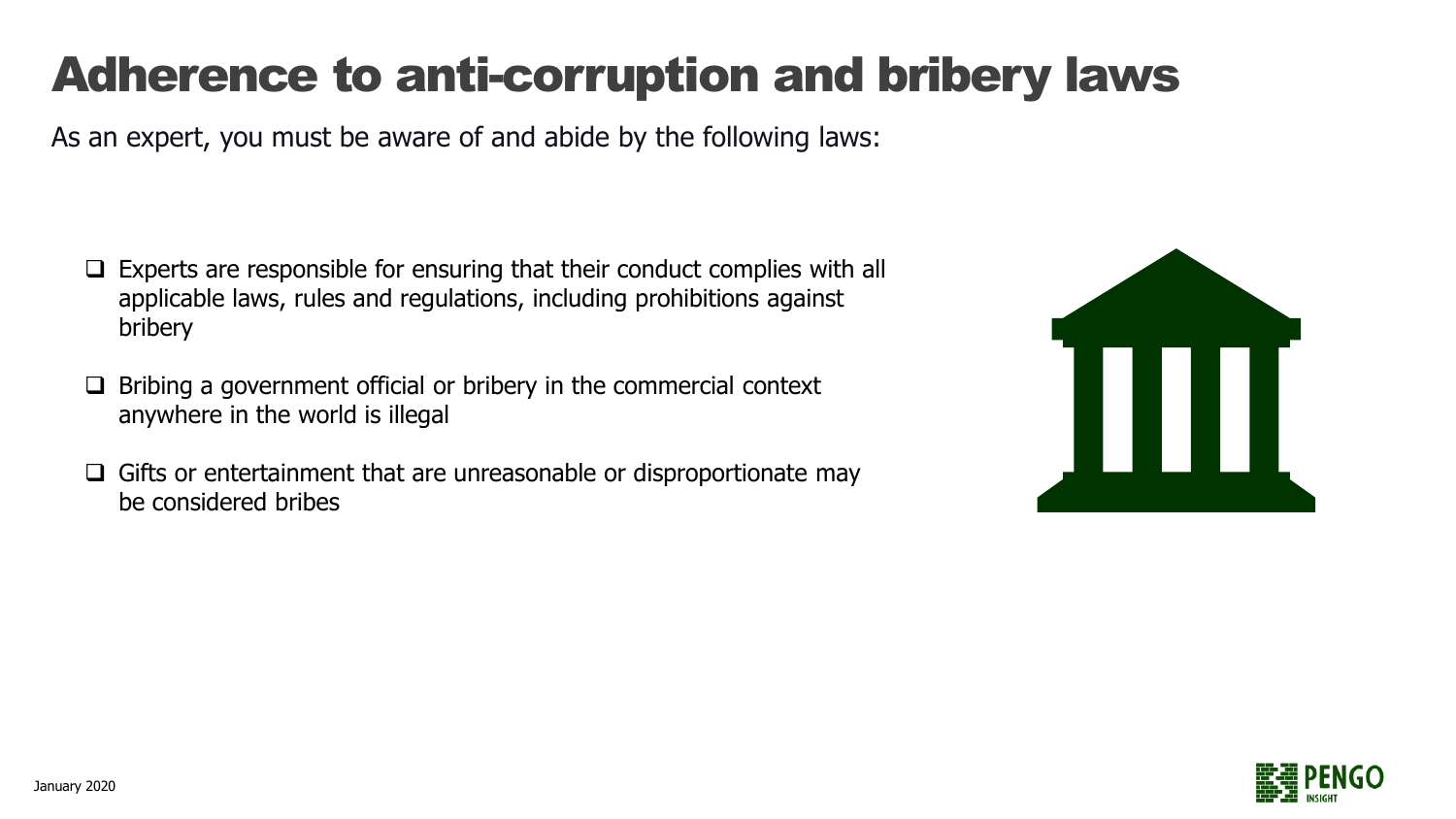#### FAQs

**Q: Can I participate in a consultation where the topic so about my current employer?**

A: No, we do not allow you to be matched on projects where the target company is your current employer

**Q: How do I know if information is either confidential or material, non-public?**

A: Pengo Insight has comprehensive compliance rules to help experts avoid conflict of interest. However, the onus is on the expert to assess their own confidentiality obligations

**Q: What if I am uncomfortable with what a Pengo client asks during a consultation?**

A: All Pengo Insight clients agree to not knowingly ask you to disclose confidential or material, non-public information. At any point during a consultation, you may refrain from discussing a topic that makes you uncomfortable.

**Q: What happens if a client asks me to do additional follow-up work after our consultations?** A: Before engaging in additional work, submit the request to Pengo Insight for approval to ensure the work is approve by our compliance framework and you can get paid for your time.

**Q: A client reached out to me directly to schedule a consultation. What should I do?**

A: You should notify us so that we can confirm the consultation and your eligibility. This will ensure that you are paid for your time.

**Q: I am an expert and I have a new employer. How can I continue consulting with Pengo Insight?** A: You should first evaluate your employers outside consulting policy. Always inform us of any changes to your current employment as well as any relevant third party relationships.